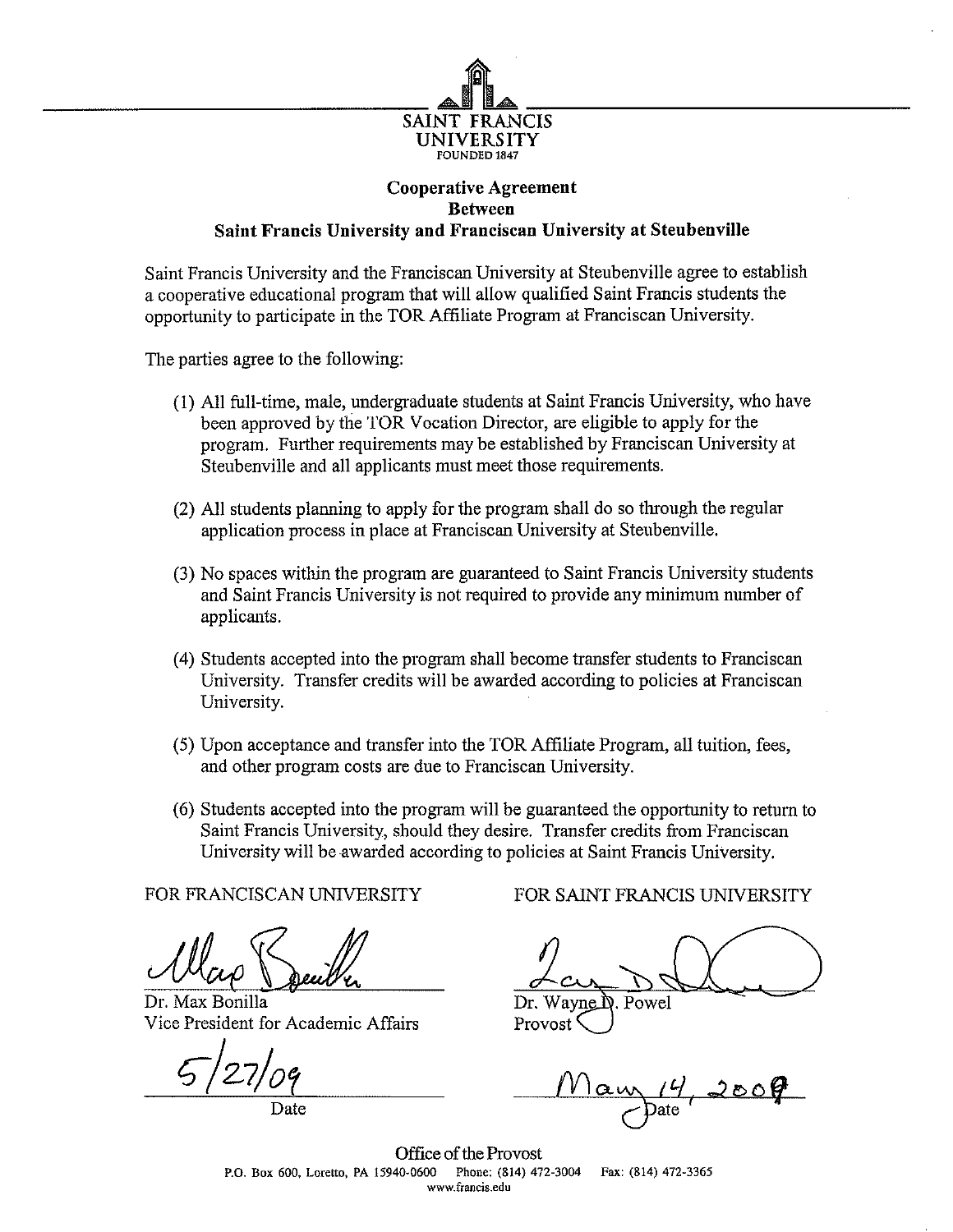## THE SAINT FRANCIS UNIVERSITY DISCERNMENT AND AFFILATION PROGRAM

## AT FRANCISCAN UNIVERSITY OF STEUBENVILLE

Fr. Gabriel J. Zeis, T.O.R., April 20, 2009

THE GOALS: The Saint Francis University Discernment and Affiliation Program will give students from Saint Francis University an opportunity to discern their place in life in accord with the Franciscan T.O.R. tradition of affiliated engagement in community, in discourse with a spiritual director/mentor, and through class work in Philosophy and Theology as nonmatriculating students at the Franciscan University of Steubenville.

AFFILIATION: Students will be chosen who have shown a consistent interest in the Franciscan T.O.R. lifestyle and have been working with an assigned counselor or spiritual director. At the request of the candidate, the Registrar and Provost with their approval will recommend that this student be allowed to attend this program for a semester.

Arrangements will be made with the Office of the Vice President for Academic Affairs and the Registrar of the Franciscan University of Steubenville along with the Provost of Saint Francis University to transfer credits from Franciscan University to Saint Francis University.

FINANCES: Arrangements will be made to exchange a similar rate of tuition and room and board at Saint Francis University for that of Franciscan University. There may well be some differences and students will be informed of possible changes in cost between the two universities.

COMMUNITY: One of the key elements of success for such a program will be that of a community experience with peers sharing in the same discernment issues. It will afford the students of Saint Francis University an opportunity to engage with others who are reflecting and discerning on a similar path of religious vocation. It is believed that the benefit of this program will be to broaden its appeal, as students returning from a successful and nurturing program at Franciscan University will be the best ambassadors to others who will likely engage in this program in the future.

PERSONNEL: The campus at Saint Francis University will do all that is necessary to sustain this program through marketing and by providing whatever will be essential to give broader exposure to the Franciscan presence on campus, especially in support of the Office of Vocations. The Office already has a member of staff on campus, one would hope that this will continue and be a source of support and administration to the program based at Saint Francis University.